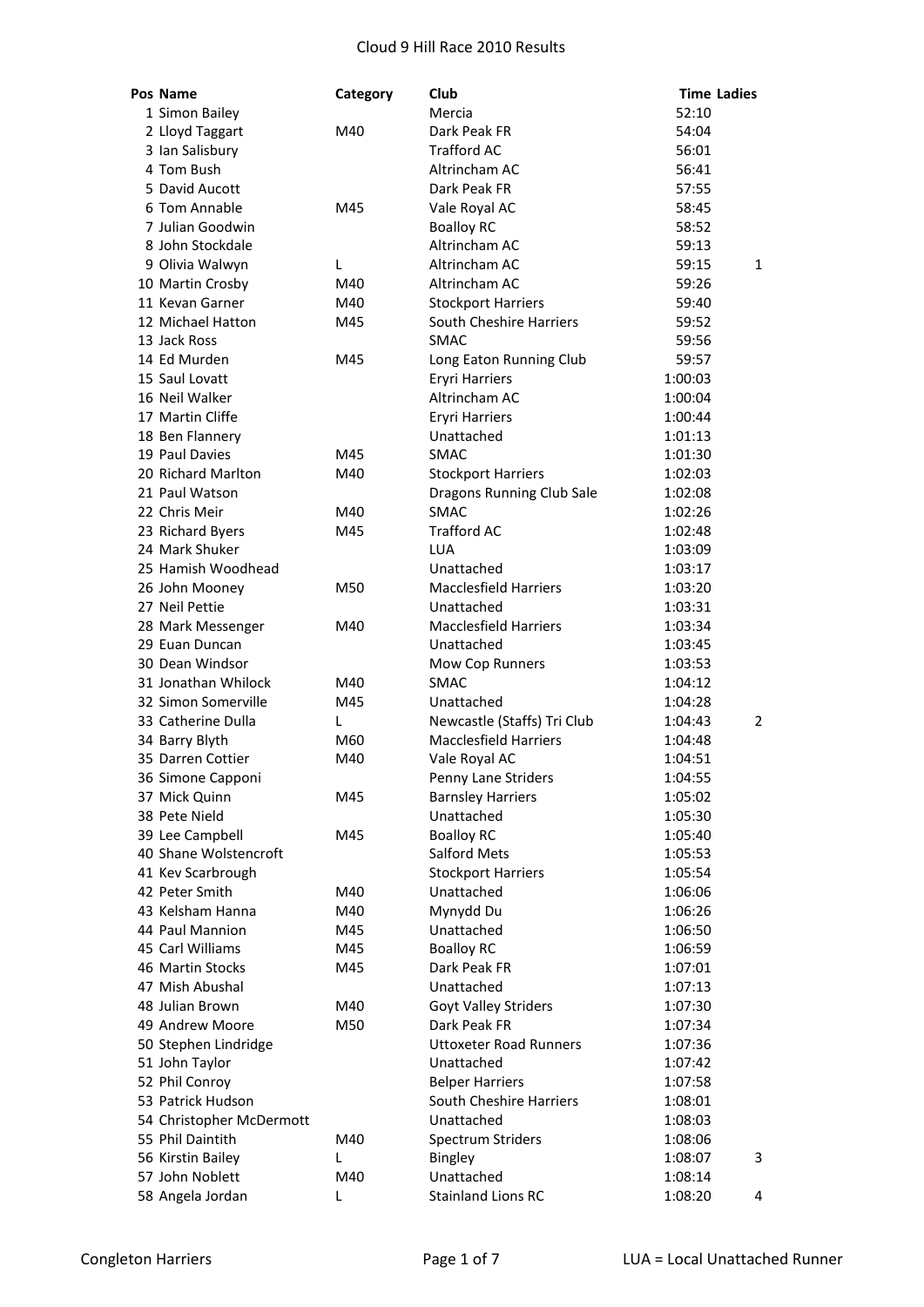| Pos Name                           | Category | Club                           | <b>Time Ladies</b> |
|------------------------------------|----------|--------------------------------|--------------------|
| 59 Christy Bottomley               |          | <b>Boalloy RC</b>              | 1:08:31            |
| 60 Steve Broadfoot                 | M45      | Northern Vets AC               | 1:08:33            |
| 61 Ian Fraser                      | M45      | <b>FRA</b>                     | 1:08:42            |
| 62 Anthony Derbyshire              |          | <b>Boalloy RC</b>              | 1:08:48            |
| 63 Alan Sullivan                   |          | Unattached                     | 1:08:51            |
| 64 Paul Riley                      |          | Penny Lane Striders            | 1:08:57            |
| 65 Brian Holland                   | M50      | <b>Goyt Valley Striders</b>    | 1:09:10            |
| 66 Kevan Hinett?                   | M45      | LUA.                           | 1:09:18            |
| 67 Don Houghton                    | M45      | <b>Razzers Runners</b>         | 1:09:19            |
| 68 Tony Hulme                      | M60      | <b>Wilmslow RC</b>             | 1:09:20            |
| 69 Christopher Harding             |          | <b>Goyt Valley Striders</b>    | 1:09:28            |
| 70 Richard Green                   | M40      | Pensby Runners                 | 1:09:55            |
| 71 Karl Wood                       | M40      | <b>Stafford Triathlon Club</b> | 1:10:01            |
| 72 Martin Kitchin                  |          | Unattached                     | 1:10:04            |
| 73 Phil Dawson                     | M55      | <b>Congleton Harriers</b>      | 1:10:14            |
| 74 Peter Davis                     | M45      | <b>Goyt Valley Striders</b>    | 1:10:18            |
| 75 Tim Derbyshire                  |          | Unattached                     | 1:10:19            |
| 76 Graeme Bell                     |          | Unattached                     | 1:10:23            |
| 77 Tom Eagle                       |          | <b>Chester Triathlon</b>       | 1:10:31            |
|                                    |          | Unattached                     | 1:10:32            |
| 78 Greg Markley<br>79 Caren Coonan | L        | Ashbourne RC                   | 5<br>1:10:33       |
|                                    |          |                                |                    |
| 80 Robert Picken                   |          | Unattached                     | 1:10:35            |
| 81 Martyn Harrison                 | M40      | Unattached                     | 1:10:36            |
| 82 Andrew Gray                     |          | Unattached                     | 1:10:38            |
| 83 Neil Clarke                     | M45      | Unattached                     | 1:10:41            |
| 84 Andy Thorp                      | M40      | Unattached                     | 1:10:43            |
| 85 Robin Britton                   | M60      | <b>SMAC</b>                    | 1:10:48            |
| 86 Richard Ross                    | M45      | Unattached                     | 1:10:50            |
| 87 Kristy Readman                  | L        | <b>Macclesfield Harriers</b>   | 6<br>1:10:55       |
| 88 Giles Hodges                    |          | Sandbach Striders              | 1:11:12            |
| 89 David Gardner                   |          | Unattached                     | 1:11:27            |
| 90 Martin Coleman                  | M40      | Sandbach Striders              | 1:11:36            |
| 91 Mark Smith                      |          | <b>Tattenhall Runners</b>      | 1:11:39            |
| 92 Stuart Hill                     |          | <b>Sunlight Runners</b>        | 1:11:40            |
| 93 Richard Garrett                 |          | Unattached                     | 1:11:45            |
| 94 John Foulds                     | M50      | <b>FRA</b>                     | 1:11:50            |
| 95 Ian Millward                    | M45      | Ashbourne RC                   | 1:11:54            |
| 96 Philip Malkin                   |          | Unattached                     | 1:12:02            |
| 97 Ian McNeill                     |          | Penny Lane Striders            | 1:12:17            |
| 98 Tim Murphy                      | M45      | <b>Spectrum Striders</b>       | 1:12:19            |
| 99 Gregory Lambert                 | M40      | Razzers Runners                | 1:12:26            |
| 100 Martin Budworth                |          | Unattached                     | 1:12:27            |
| 101 Boyd Park                      | M45      | Southport Waterloo             | 1:12:33            |
| 102 Andy Painter                   |          | South Cheshire Harriers        | 1:12:35            |
| 103 Rob Sheldon                    |          | Unattached                     | 1:12:37            |
| 104 Simon Newton                   |          | Unattached                     | 1:12:41            |
| 105 Helen Evans                    | L        | <b>Macclesfield Harriers</b>   | 1:12:45<br>7       |
| 106 Paul Crisp                     | M45      | Unattached                     | 1:12:51            |
| 107 Matt Buckle                    |          | Unattached                     | 1:12:56            |
| 108 Steve Briggs                   | M45      | <b>FRA</b>                     | 1:13:06            |
| 109 Mark Sigley                    | M40      | <b>NSRRA</b>                   | 1:13:10            |
| 110 Stephen Burrowes               | M45      | <b>Trentham RC</b>             | 1:13:20            |
| 111 Geoff Hand                     | M50      | Spectrum Striders              | 1:13:22            |
| 112 Paul Wright                    | M45      | Manchester Tri Club            | 1:13:30            |
| 113 Jamies Knowles                 | M40      | LUA                            | 1:13:33            |
| 114 Brian West                     | M40      | Unattached                     | 1:13:35            |
| 115 Stuart Millward                | M45      | <b>LUA</b>                     | 1:13:39            |
| 116 Nick Chapman                   | M45      | South Derbyshire               | 1:13:49            |
|                                    |          |                                |                    |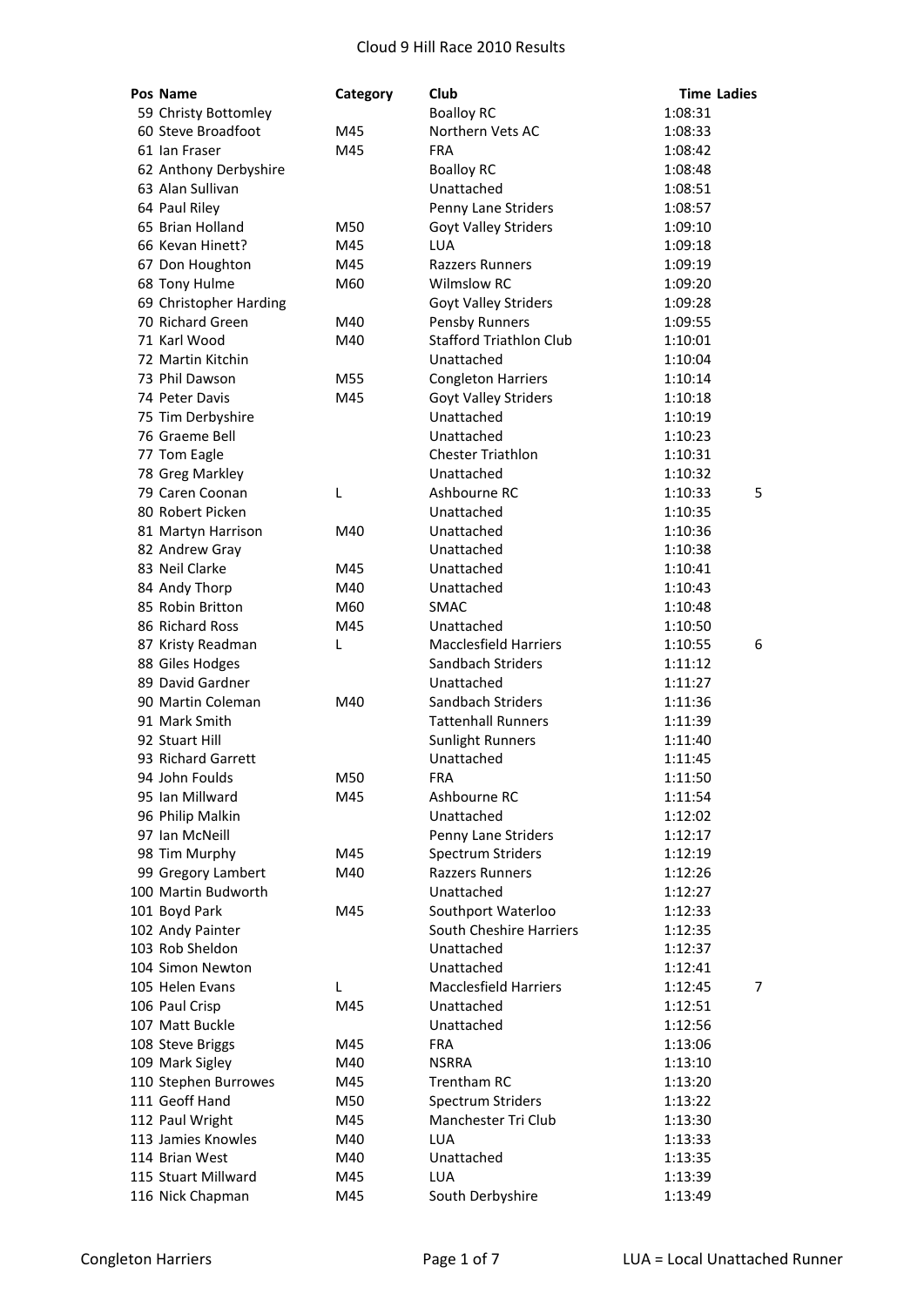| Pos Name                | Category | Club                             | <b>Time Ladies</b> |    |
|-------------------------|----------|----------------------------------|--------------------|----|
| 117 Tim Ruck            |          | <b>LUA</b>                       | 1:13:51            |    |
| 118 Jo Mayland          | L        | <b>SMAC</b>                      | 1:13:53            | 8  |
| 119 Bruce Owen          | M40      | Unattached                       | 1:14:04            |    |
| 120 John Keyworth       | M50      | Pensby Runners                   | 1:14:07            |    |
| 121 Philip Dean         | M40      | Southport Waterloo               | 1:14:12            |    |
| 122 John Picken         | M40      | Unattached                       | 1:14:15            |    |
| 123 Andrew Green        |          | <b>Pensby Runners</b>            | 1:14:21            |    |
| 124 Robbie Brown        |          | <b>Biddulph RC</b>               | 1:14:27            |    |
| 125 Ben Gregory         | M50      | Cheshire Hill                    | 1:14:29            |    |
| 126 Robert Negus        |          | <b>LUA</b>                       | 1:14:41            |    |
| 127 Kevin Uzzell        | M60      | Stone MM                         | 1:14:43            |    |
| 128 David Jeffries      |          | Unattached                       | 1:15:00            |    |
| 129 Paul Broadhurst     | M40      | <b>Sneyd Striders</b>            | 1:15:06            |    |
| 130 Mike Greenwood      | M45      | <b>Macclesfield Harriers</b>     | 1:15:07            |    |
| 131 Robin Jeffries      | M40      | Unattached                       | 1:15:12            |    |
| 132 Matthew Brown       | M45      | Vale Royal AC                    | 1:15:13            |    |
| 133 Chris Hall          |          | Unattached                       | 1:15:18            |    |
| 134 Craig Harwood       | M45      | <b>Macclesfield Harriers</b>     | 1:15:34            |    |
| 135 Geoff Pettengell    | M50      | Mow Cop Runners                  | 1:15:38            |    |
| 136 Nigel Prue          | M40      | Unattached                       | 1:15:46            |    |
| 137 Peter Stroynowski   | M40      | Unattached                       | 1:15:49            |    |
| 138 Brad Ehlen          |          | <b>Spectrum Striders</b>         | 1:15:49            |    |
| 139 Andrew Green        | M40      | Unattached                       | 1:15:51            |    |
| 140 Mike Clayton        |          | Unattached                       | 1:15:53            |    |
| 141 Mark Platts         |          | <b>SMAC</b>                      | 1:15:57            |    |
| 142 Lee Coulson         |          | Unattached                       | 1:16:02            |    |
| 143 Kevin Shufflebottom | M45      | <b>Biddulph RC</b>               | 1:16:09            |    |
| 144 Graeme Burns        | M40      | Unattached                       | 1:16:12            |    |
| 145 Tony Woods          | M45      | Unattached                       | 1:16:14            |    |
| 146 Chris Wade          |          |                                  | 1:16:15            |    |
| 147 Chris Chaddock      |          | <b>Boalloy RC</b>                |                    |    |
| 148 Graham Fletcher     |          | Derbyshire Fire & Rescue Service | 1:16:19            |    |
|                         | M50      | Newcastle (Staffs) AC            | 1:16:22            |    |
| 149 Simon Jankowski     |          | Unattached                       | 1:16:25            |    |
| 150 Tonia Richardson    | L45      | <b>Totley AC</b>                 | 1:16:27            | 9  |
| 151 Heather Mcwalter    | L        | Unattached                       | 1:16:42            | 10 |
| 152 Simon Hill          |          | Unattached                       | 1:16:44            |    |
| 153 David Guy           | M40      | <b>Goyt Valley Striders</b>      | 1:16:45            |    |
| 154 Helen Garner        | L        | <b>Stockport Harriers</b>        | 1:16:46            | 11 |
| 155 Mariano Capponi     | M60      | Penny Lane Striders              | 1:16:50            |    |
| 156 Robert Goulsbra     |          | Unattached                       | 1:16:52            |    |
| 157 Vanessa Harding     | L        | Unattached                       | 1:16:59            | 12 |
| 158 Paul Minshull       | M50      | <b>Boalloy RC</b>                | 1:17:04            |    |
| 159 Stephen Webb        |          | <b>Belle Vue Racers</b>          | 1:17:07            |    |
| 160 David Gould         | M55      | <b>West Bromwich Harriers</b>    | 1:17:17            |    |
| 161 George Lamplough    | M40      | <b>SMAC</b>                      | 1:17:18            |    |
| 162 Charles Dunning     | M40      | Unattached                       | 1:17:19            |    |
| 163 Helen Thorburn      | L        | Dark Peak FR                     | 1:17:21            | 13 |
| 164 Michael Jones       | M55      | Altrincham AC                    | 1:17:23            |    |
| 165 Mark Wright         | M55      | Razzers Runners                  | 1:17:26            |    |
| 166 Michaek McKrell     | M45      | Unattached                       | 1:17:30            |    |
| 167 Peter Elliott       | M50      | <b>Pensby Runners</b>            | 1:17:31            |    |
| 168 Nigel Hopper        | M40      | <b>Biddulph RC</b>               | 1:17:38            |    |
| 169 Martin Hayward      |          | Unattached                       | 1:17:51            |    |
| 170 Stephen Whincup     | M45      | South Cheshire Harriers          | 1:17:59            |    |
| 171 Stephen Dewick      | M45      | <b>Stilton Striders</b>          | 1:18:04            |    |
| 172 Dave Halford        | M40      | Unattached                       | 1:18:05            |    |
| 173 Alan Williams       | M45      | Altrincham AC                    | 1:18:09            |    |
| 174 Daniel Parr         |          | Unattached                       | 1:18:18            |    |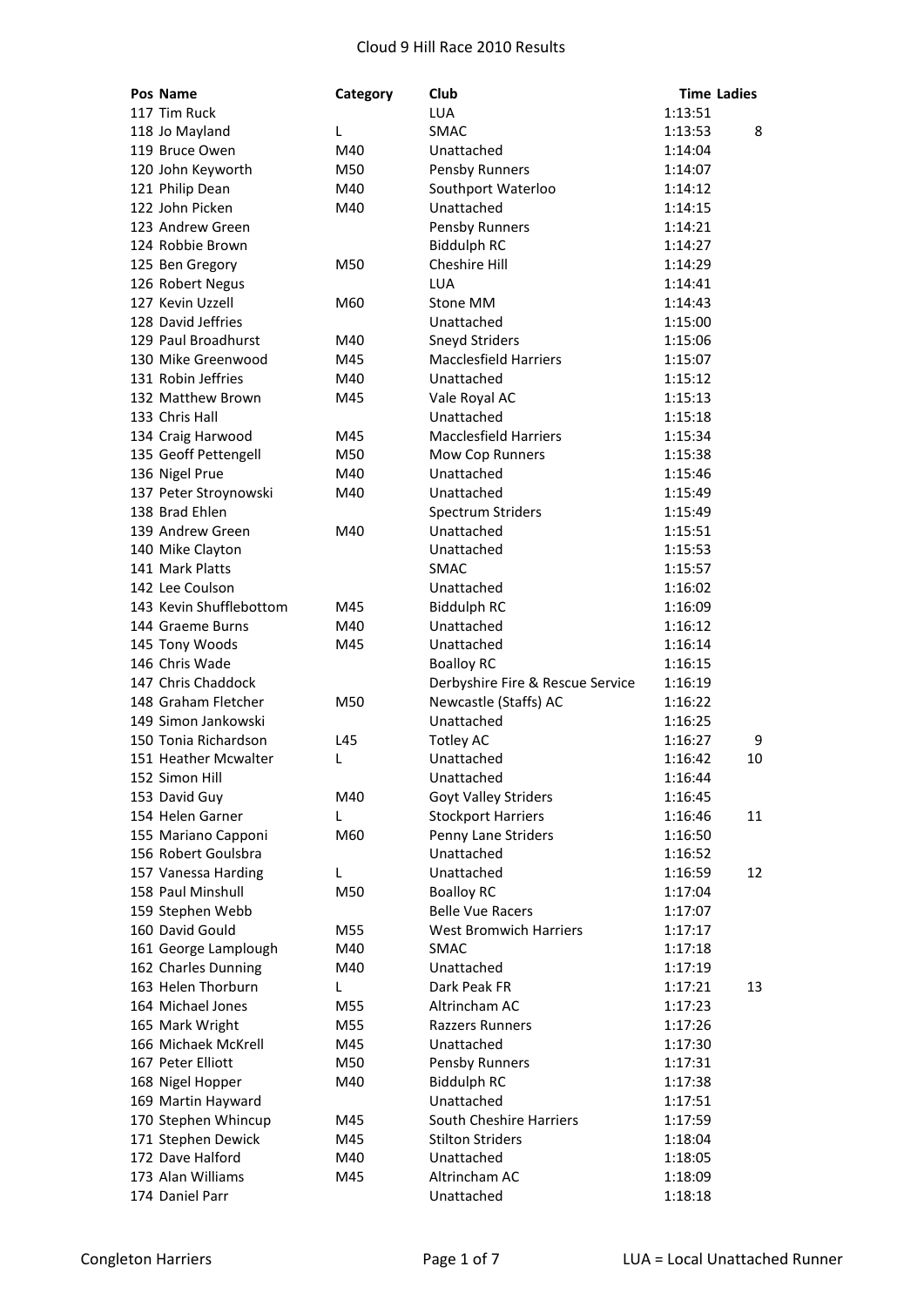| Pos Name               | Category | Club                                 | <b>Time Ladies</b> |    |
|------------------------|----------|--------------------------------------|--------------------|----|
| 175 Robert Mayers      | M45      | South Cheshire Harriers              | 1:18:25            |    |
| 176 Connie Cueppens    | L        | <b>Boalloy RC</b>                    | 1:18:39            | 14 |
| 177 Andy Gray          |          | Lincoln Harriers                     | 1:18:44            |    |
| 178 Emily Sanders      | L45      | Ashbourne RC                         | 1:18:49            | 15 |
| 179 Chris Sewart       |          | <b>Macclesfield Harriers</b>         | 1:18:57            |    |
| 180 Nigel Crompton     |          | <b>Pensby Runners</b>                | 1:19:09            |    |
| 181 Simon Higgins      |          | LUA                                  | 1:19:10            |    |
| 182 Nick Piarson       |          | Unattached                           | 1:19:12            |    |
| 183 Steve Hennessey    |          | <b>Goyt Valley Striders</b>          | 1:19:17            |    |
| 184 Matthew Hodge      |          | Unattached                           | 1:19:21            |    |
| 185 Clare Gardiner     | L        | <b>Sheffield Hash House Harriers</b> | 1:19:27            | 16 |
| 186 Richard Gardiner   |          | Sheffield Hash House Harriers        | 1:19:29            |    |
| 187 Steve Riley        |          | Unattached                           | 1:19:31            |    |
| 188 Hamsin Hadziabdic  | M40      | <b>Birkenhead AC</b>                 | 1:19:39            |    |
| 189 Pat Goodall        | L50      | <b>Totley AC</b>                     | 1:19:41            | 17 |
| 190 Alison Smith       | L        | <b>Tattenhall Runners</b>            | 1:19:47            | 18 |
| 191 Colin Davies       | M60      | Altrincham AC                        | 1:19:57            |    |
| 192 Alex Mason         |          | Unattached                           | 1:20:02            |    |
| 193 James Earls-Davis  | M45      | Unattached                           | 1:20:04            |    |
| 194 Jo Miles           | L45      | Goyt Valley Striders                 | 1:20:05            | 19 |
| 195 Fraser Kerr        | M40      | Unattached                           | 1:20:06            |    |
| 196 John Woolliscroft  |          | Unattached                           | 1:20:12            |    |
| 197 Nathan Robinson    |          | <b>Bolton United Harriers</b>        | 1:20:18            |    |
| 198 Martin Johnson     | M45      | Unattached                           | 1:20:24            |    |
| 199 Rosie Fearon       | L        | <b>Trafford AC</b>                   | 1:20:27            | 20 |
| 200 Mark Edward Taylor | M50      | <b>Spectrum Striders</b>             | 1:20:33            |    |
| 201 Robert Sharratt    | M50      | <b>Burton AC</b>                     | 1:20:36            |    |
| 202 Ian Coates         |          | <b>SMAC</b>                          | 1:20:40            |    |
| 203 Andrew Mainwaring  |          | Unattached                           | 1:20:43            |    |
| 204 Caroline Hall      | L40      | <b>Sunlight Runners</b>              | 1:20:44            | 21 |
| 205 Philip Dnetto      | M40      | <b>Belle Vue Racers</b>              | 1:20:47            |    |
| 206 Neil Buckley       |          | Unattached                           | 1:20:51            |    |
| 207 Scott Lally        |          | Unattached                           | 1:20:53            |    |
| 208 Guy Wolstencroft   | M40      | Knutsford Triathlon Club             | 1:20:56            |    |
| 209 Jeff Higiuett      | M60      | Rossendale Harriers AC               | 1:20:57            |    |
| 210 Paul Rowland       | M50      | Unattached                           | 1:20:58            |    |
| 211 Sally Howarth      | L45      | <b>Trafford AC</b>                   | 1:20:59            | 22 |
| 212 Andrew Addis       | M55      | Mow Cop Runners                      | 1:21:06            |    |
| 213 Andrew Dasey       |          | Newcastle (Staffs) AC                | 1:21:12            |    |
| 214 Carolyn Whittle    | L        | <b>Goyt Valley Striders</b>          | 1:21:13            | 23 |
| 215 Katy Thornhill     | L        | <b>Goyt Valley Striders</b>          | 1:21:21            | 24 |
| 216 John Guest         | M50      | <b>NSRRA</b>                         | 1:21:30            |    |
| 217 Steve Quinn        |          | Unattached                           | 1:21:32            |    |
| 218 Dave Thompson      | M50      | Spectrum Striders                    | 1:21:34            |    |
| 219                    |          |                                      | 1:21:39            |    |
| 220 Paul Hunt          | M45      | <b>Goyt Valley Striders</b>          | 1:21:43            |    |
| 221 Gill Darby         | L45      | Penny Lane Striders                  | 1:21:45            | 25 |
| 222 Joanne Healy       | L        | Dragons Running Club Sale            | 1:21:46            | 26 |
| 223 Paul Gillard       | M45      | Helsby                               | 1:21:48            |    |
| 224 Laura Bostock      | L        | Altrincham AC                        | 1:21:55            | 27 |
| 225 Carl Wagstaffe     |          | <b>LUA</b>                           | 1:21:56            |    |
| 226 Tony Keatman       | M65      | Unattached                           | 1:21:57            |    |
| 227 Sam Christmas      |          | Unattached                           | 1:21:58            |    |
| 228 Clare Holdcroft    | L        | Mow Cop Runners                      | 1:22:19            | 28 |
| 229 Tracy Potts        | L40      | <b>Goyt Valley Striders</b>          | 1:22:22            | 29 |
| 230 Lain Marsh?        |          | Unattached                           | 1:22:38            |    |
| 231 Janet Milton       | L50      | <b>Totley AC</b>                     | 1:22:49            | 30 |
| 232 Tom Russell        | M40      | LUA                                  | 1:22:54            |    |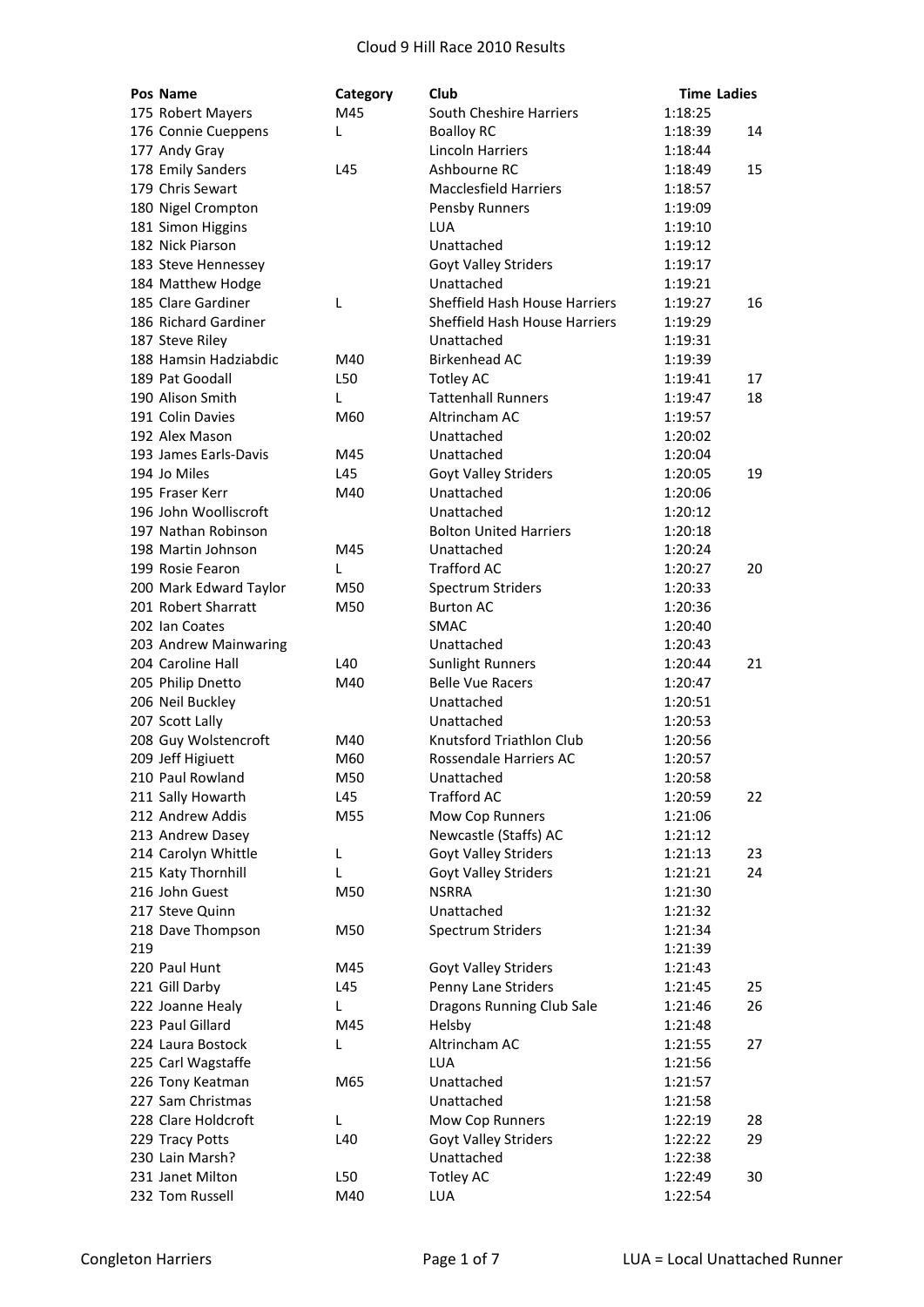| Pos Name               | Category | Club                          | <b>Time Ladies</b> |    |
|------------------------|----------|-------------------------------|--------------------|----|
| 233 Adrian Pritchard   | M40      | Unattached                    | 1:23:03            |    |
| 234 Andy Pitts         | M45      | Unattached                    | 1:23:08            |    |
| 235 Mark Pendlebury    |          | Unattached                    | 1:23:13            |    |
| 236 Calum Kidd         |          | <b>Biddulph RC</b>            | 1:23:19            |    |
| 237 Carol Stynes       | L40      | <b>Spectrum Striders</b>      | 1:23:34            | 31 |
| 238 Neville Griffiths  | M60      | <b>Spectrum Striders</b>      | 1:23:45            |    |
| 239 Paul Bowerbank     | M50      | <b>Totley AC</b>              | 1:23:47            |    |
| 240 David James        | M40      | Unattached                    | 1:23:48            |    |
| 241 Kiri Johnson       | L        | <b>Trentham RC</b>            | 1:23:49            | 32 |
| 242 David Gallagher    |          | Unattached                    | 1:23:51            |    |
| 243 Gary Otoole        |          | Unattached                    | 1:24:14            |    |
| 244 Andrew Worthington | M60      | Pensby Runners                | 1:24:17            |    |
| 245 Kate Lightfoot     | L        | <b>Tattenhall Runners</b>     | 1:24:22            | 33 |
| 246 Clare Barstow      | L        | Goyt Valley Striders          | 1:24:34            | 34 |
| 247 Sam North          |          | Ashbie RC                     | 1:24:38            |    |
| 248 Angela Jaquemart   | L40      | <b>SMAC</b>                   | 1:24:40            | 35 |
| 249 Peter Smith        | M50      | Unattached                    | 1:24:45            |    |
| 250 Angela Maziere     | L45      | <b>Wilmslow RC</b>            | 1:24:47            | 36 |
| 251 Paul Thomson       | M55      | Sale Harriers                 | 1:24:50            |    |
| 252 Catriona Marshall  | L40      | <b>Wilmslow RC</b>            | 1:24:58            | 37 |
| 253 John Lawton        | M60      | Sandbach Striders             | 1:25:02            |    |
| 254 Mark Beresford     |          | Unattached                    | 1:25:03            |    |
| 255 Carol Sharratt     | L50      | <b>Hatton Darts RC</b>        | 1:25:14            | 38 |
| 256 David Walker       | M55      | <b>Macclesfield Harriers</b>  | 1:25:19            |    |
| 257 Ciaran Fallon      | M40      | Unattached                    | 1:25:25            |    |
| 258 Billy Watkinson    |          | Unattached                    | 1:25:26            |    |
| 259 Jon Heathfield     | M45      | Dark Peak FR                  | 1:25:38            |    |
| 260 Karen Gladman      | L50      | LUA                           | 1:25:46            | 39 |
| 261 Brian Eyre         | M55      | Unattached                    | 1:25:49            |    |
| 262 Russ Cooper        | M50      | Mow Cop Runners               | 1:26:00            |    |
| 263 Paul Wright        | M50      | Unattached                    | 1:26:03            |    |
| 264 Michael Shields    | M40      | Unattached                    | 1:26:16            |    |
| 265 Fran Jones         | L40      | <b>Congleton Harriers</b>     | 1:26:17            | 40 |
| 266 Nigel Lee          | M55      | Newcastle (Staffs) AC         | 1:26:19            |    |
| 267 Simon Raw          | M40      | Unattached                    | 1:26:31            |    |
| 268 Margaret Huyton    | L50      | Horwich Harriers              | 1:26:49            | 41 |
| 269 Mary White         | L55      | <b>Horwich Harriers</b>       | 1:26:49            | 42 |
| 270 Sarah Bull         | L.       | Goyt Valley Striders          | 1:26:52            | 43 |
| 271 Susan Holland      | L50      | Goyt Valley Striders          | 1:27:13            | 44 |
| 272 Jeremy Brayshaw    | M60      | <b>Totley AC</b>              | 1:27:17            |    |
| 273 Jacob McClellan    |          | Unattached                    | 1:27:29            |    |
| 274 Benjamin Hurst     |          | SMAC                          | 1:27:31            |    |
| 275 Sally Smith        | L        | <b>Goyt Valley Striders</b>   | 1:27:36            | 45 |
| 276 Julie Tooth        | L40      | Unattached                    | 1:27:42            | 46 |
| 277 Ben Dean           |          | Unattached                    | 1:27:58            |    |
| 278 David Hart         |          | Unattached                    | 1:28:04            |    |
| 279 Brian Mackey       | M65      | <b>Uttoxeter Road Runners</b> | 1:28:08            |    |
| 280 Hamish Freeman     |          | Unattached                    | 1:28:10            |    |
| 281 Louise Finney      | L        | Mow Cop Runners               | 1:28:13            | 47 |
| 282 David Morris       | M40      | LUA                           | 1:28:16            |    |
| 283 Matthew Day        |          | <b>Goyt Valley Striders</b>   | 1:28:20            |    |
| 284 Rosemary Rogers    | L60      | Deestriders                   | 1:28:23            | 48 |
| 285 Frank Ardlen       | M55      | Pensby Runners                | 1:28:27            |    |
| 286 Alan McClellan     | M45      | Unattached                    | 1:28:45            |    |
| 287 Barry Bugg         |          | Dragons Running Club Sale     | 1:28:52            |    |
| 288 Linda Edmundson    | L45      | <b>Wrekin Road Runners</b>    | 1:28:58            | 49 |
| 289 Keith Richardson   | M55      | Unattached                    | 1:29:05            |    |
| 290 Richard Burkard    | M45      | <b>MCRutters</b>              | 1:29:17            |    |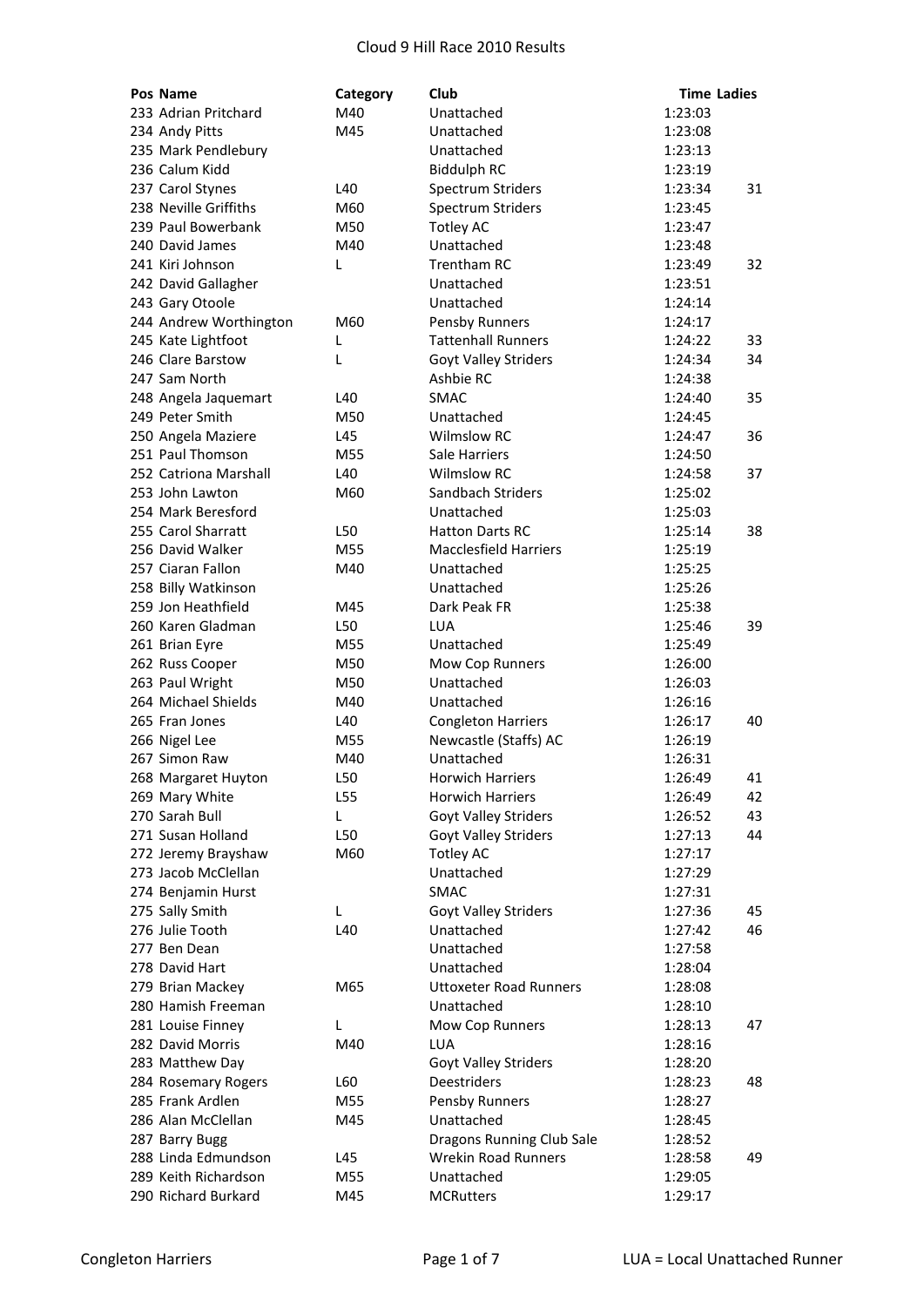| Pos Name               | Category   | Club                         | <b>Time Ladies</b> |
|------------------------|------------|------------------------------|--------------------|
| 291 Jayne Lomax        | L40        | Vale Royal AC                | 1:29:20<br>50      |
| 292 Craig Wright       |            | Unattached                   | 1:29:25            |
| 293 Maxine Ison        | L45        | <b>Totley AC</b>             | 1:29:40<br>51      |
| 294 Andrew Mayland     | M40        | Unattached                   | 1:29:46            |
| 295 Kate Hollins       | L          | <b>Boalloy RC</b>            | 1:29:54<br>52      |
| 296 Jeff Blackford     | M45        | Cool and Minty               | 1:30:10            |
| 297 Lisa Riches        | L          | <b>Congleton Harriers</b>    | 1:30:12<br>53      |
| 298 Mary Jones         | L          | <b>Goyt Valley Striders</b>  | 54<br>1:30:18      |
| 299 Marc Phillips      |            | LUA                          | 1:30:39            |
| 300 David Coggins      |            | Unattached                   | 1:30:40            |
| 301 Ed Dyson           |            | realbuzzbritain              | 1:30:44            |
| 302 Michael Charman    | M60        | <b>Spectrum Striders</b>     | 1:30:48            |
| 303 David Brookes      | M45        | LUA                          | 1:30:53            |
| 304 Joe Park           | M70        | Cheshire Tally-ho            | 1:30:55            |
| 305 Rosemary Britton   | L55        | Ashbourne RC                 | 1:30:59<br>55      |
| 306 John Allardyce     | M60        | <b>Stockport Harriers</b>    | 1:31:03            |
| 307 Alexis Dinsmor     | L60        | Pennine                      | 56<br>1:31:08      |
| 308 Paul O'Brien       |            | Unattached                   | 1:31:11            |
| 309 Mark Brennan       | M50        | <b>FRA</b>                   | 1:31:38            |
| 310 Sarah Mattin       | L          | Unattached                   | 1:31:42<br>57      |
| 311 Ann Williams       | L40        | <b>NSRRA</b>                 | 1:31:43<br>58      |
| 312 David Hancock      | M60        | <b>Macclesfield Harriers</b> | 1:31:52            |
| 313 Will Meredith      |            | <b>Goyt Valley Striders</b>  | 1:31:56            |
| 314 John Richards      |            | <b>Stockport Harriers</b>    | 1:32:09            |
|                        |            | Unattached                   |                    |
| 315 Fiona Bateson      | L45<br>M65 | <b>Buxton AC</b>             | 59<br>1:32:18      |
| 316 Bill Allsop        |            |                              | 1:32:22            |
| 317 Robert Mccurrie    |            | Unattached                   | 1:32:27            |
| 318 Steven Berry       | M45        | <b>Goyt Valley Striders</b>  | 1:32:45            |
| 319 Margaret Jones     | L50        | Altrincham AC                | 1:32:54<br>60      |
| 320 Karl Smith         | M45        | <b>Goyt Valley Striders</b>  | 1:33:04            |
| 321 Tony Wash          | M60        | <b>Rugby Runners</b>         | 1:33:36            |
| 322 Kevin Egerton      | M55        | <b>Belle Vue Racers</b>      | 1:33:40            |
| 323 Liz Painter        | L          | South Cheshire Harriers      | 1:33:45<br>61      |
| 324 Mark Broadbent     |            | Unattached                   | 1:34:03            |
| 325 Perry Wyatt        | M50        | Sandbach Striders            | 1:34:19            |
| 326 Mike Cutler        | M50        | South Cheshire Harriers      | 1:34:25            |
| 327 Julie Lucas        | L45        | Wilmslow RC                  | 62<br>1:34:35      |
| 328 Liam Devaney       |            | Unattached                   | 1:34:45            |
| 329 Stephen Langford   | M50        | Unattached                   | 1:34:57            |
| 330 Emma King          | L          | <b>Boalloy RC</b>            | 1:35:03<br>63      |
| 331 Noel Cheseldine    |            | <b>Village Road Runners</b>  | 1:35:08            |
| 332 Tom Lavin          | M50        | Altrincham AC                | 1:35:29            |
| 333 Cecilia Boodhoo    | L45        | <b>Belle Vue Racers</b>      | 1:35:29<br>64      |
| 334 Bryony Poynor      | L          | Unattached                   | 65<br>1:35:34      |
| 335 Gemma Coupe        | L          | <b>Preston Harriers</b>      | 1:35:35<br>66      |
| 336 Christine Bowen    | L50        | <b>Goyt Valley Striders</b>  | 1:35:40<br>67      |
| 337 Steph Charman      | L55        | <b>Spectrum Striders</b>     | 68<br>1:35:42      |
| 338 Melissa Tate       | L40        | Unattached                   | 69<br>1:36:07      |
| 339 James Bolton       |            | Unattached                   | 1:36:10            |
| 340 Polly Hadziabdic   | L40        | Birkenhead AC                | 1:36:23<br>70      |
| 341 Tracy Vernon       | L45        | <b>Goyt Valley Striders</b>  | 1:36:45<br>71      |
| 342 Jill Langley       | L50        | North Derbyshire Runners     | 72<br>1:36:49      |
| 343 Caroline Brockbank | L45        | Sandbach Striders            | 73<br>1:37:04      |
| 344 Bill Mould         | M60        | <b>SMAC</b>                  | 1:37:07            |
| 345 John Barbour       |            | Unattached                   | 1:37:21            |
| 346 Stephen Tilby      | M50        | Pensby Runners               | 1:37:27            |
| 347 Stella Elliott     | L55        | Pensby Runners               | 1:37:57<br>74      |
| 348 Jill Norman        | L50        | SMAC                         | 1:38:28<br>75      |
|                        |            |                              |                    |